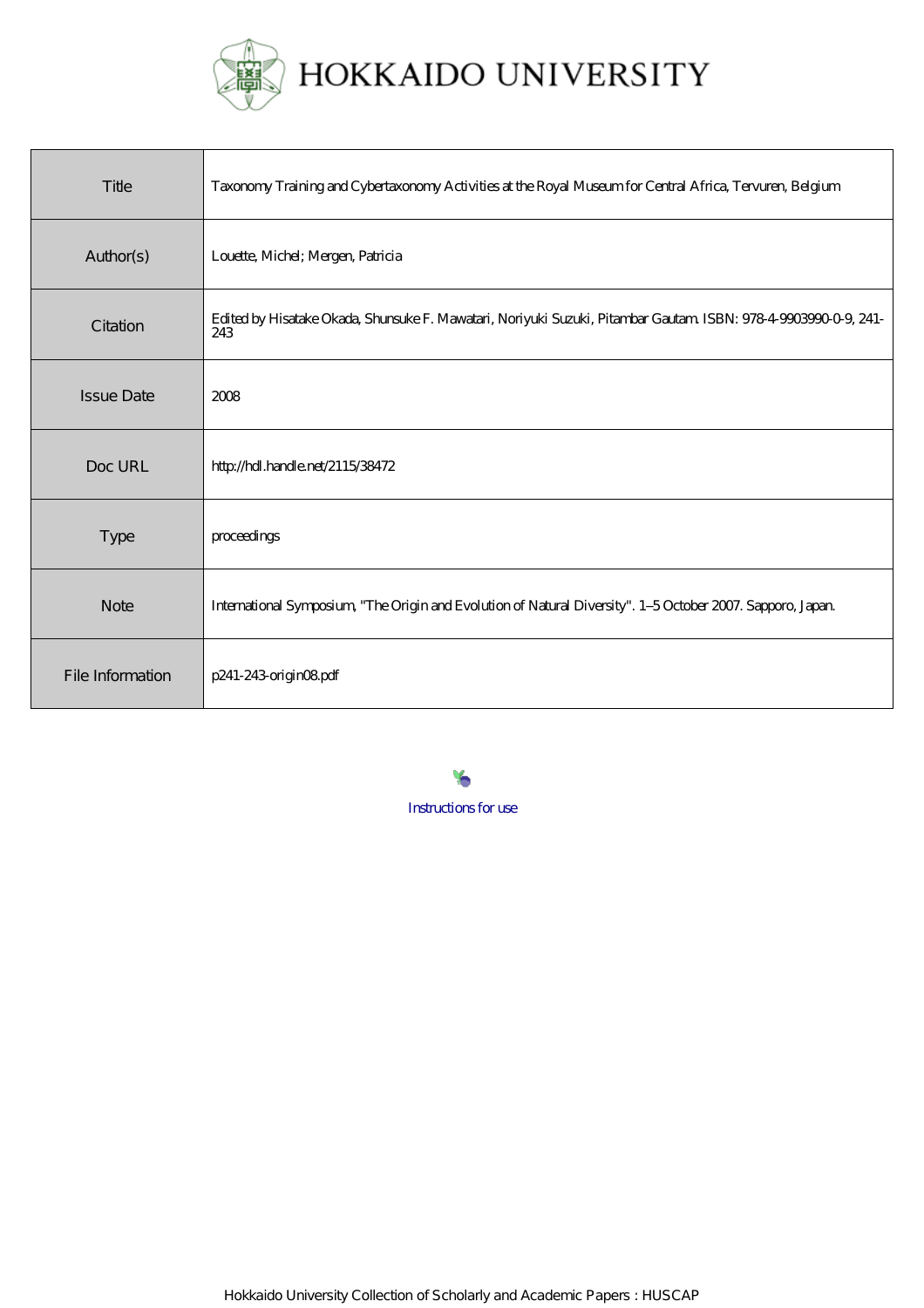# **Taxonomy Training and Cybertaxonomy Activities at the Royal Museum for Central Africa, Tervuren, Belgium**

Michel Louette\* and Patricia Mergen

*Royal Museum for Central Africa, B-3080 Tervuren, Belgium*

# **ABSTRACT**

The policy of the Royal Museum for Central Africa (RMCA), located at Tervuren, near Brussels, in Belgium in taxonomy and in biodiversity informatics in general is presented, in order to show how early taken choices concerning collaboration were and still are beneficial for its various stakeholders. Taxonomy training for African partners and students (funded by the Belgian government cooperation) is an important aspect of this collaboration with developing countries. Secondly, the international collaboration in taxonomy and participation in networks (mostly at European Union level) of this institution is treated.

**Keywords**: Museum, Central Africa, Taxonomy, Training, Networking

### **INTRODUCTION**

In 1897 a 'Colonial Exposition' was held in Tervuren. Among the peculiarities shown was a fish gallery with several species which proved to be new to science. This fact can be seen as the start of biodiversity research here. Nowadays, the RMCA is a Belgian Federal Multidisciplinary Institution dedicated to Sub-Saharan Africa. Taxonomy is one of its important disciplines.

# **TAXONOMICAL COLLECTIONS**

Due to this colonial history, an important part of the  $\sim$ 10 million animal specimens, 60,000 tropical wood specimens of 13,600 botanical species and 20,000 (micro) fossils in the RMCA originates from the Democratic Republic of Congo, Rwanda and Burundi, independent countries since 1960. But there are also collections from other parts of Africa and from some islands in this region. The RMCA has most of the historical zoological collections from central Africa, holding specimens from  $\sim$ 125,000 species and the holotype material for 26,615 insects, 543 fishes, 226 birds, 104 reptiles, 81 amphibians and 36 mammals, i.e. a total of nearly 250,000 types. RMCA has e.g. nearly half of the 3,000 type specimens in the world for African freshwater fishes. A certain number of specimens was collected on purpose in the National Parks during the colonial period, but many others were collected at random, outside protected areas.

Information on these collections was published mostly by the RMCA itself [see 1, for an example], and stored in databases (a continuing process). These collections have historically been used mostly for taxonomic reference. Their utility in this field continues and demands for tissue — to be used in molecular studies — from international partners increase; and RMCA has its own molecular biology lab. Also, there is an important use for species range modelling starting from the collections: they have

<sup>\*</sup>Corresponding author, e-mail: michel.louette@africamuseum.be

Information for use in citing this article: Okada, H., Mawatari, S.F., Suzuki, N. and Gautam, P. (eds.), *Origin and Evolution of Natural Diversity*, Proceedings of International Symposium "The Origin and Evolution of Natural Diversity", 1–5 October 2007, Sapporo, pp. 241–243.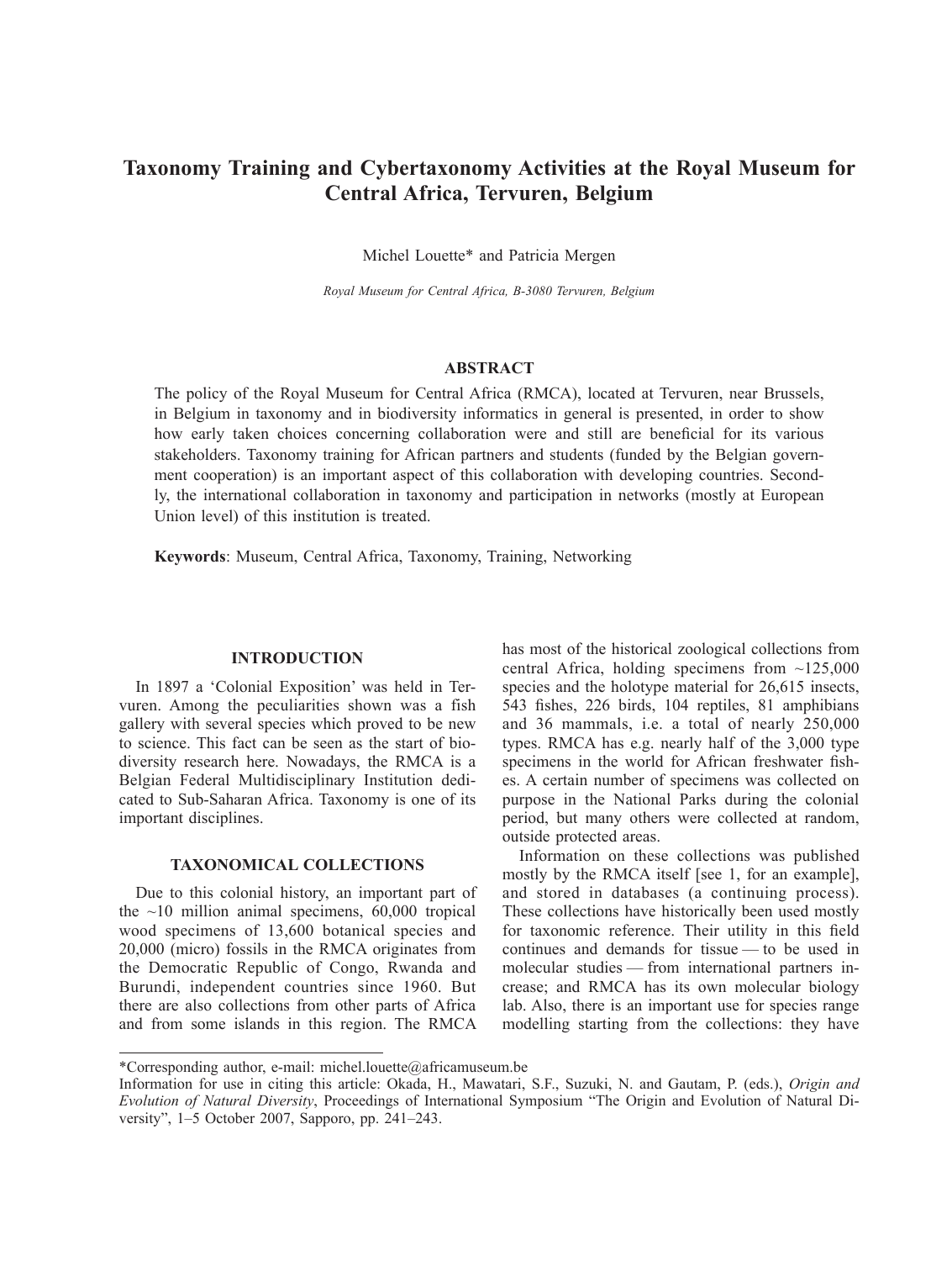recently been georeferenced and are mined for information about local biodiversity, predictions of distribution ranges, geographical and ecological profiles. The collections have the potential to add a historical dimension to biodiversity research [2].

In view of the international importance, there is increasing demand for access to this information, none the least from the countries of origin.

The RMCA participates much in collaboration with African partners, e.g. in the fields of:

- Conservation (example: documentation of an endangered bird, such as the Congo peacock [3])
- Development, based on taxonomical knowledge (examples: information and identification of insects as pests [4]; innovative use of spiders as bio-indicators of quality of the environment [5])
- Education (example: providing important material for handbooks [6].

#### **TAXONOMY TRAINING**

RMCA is sharing information with scientists from

**Table 1** Provenance of trainees in ABIC (individual) and FISHBASE (group) at RMCA, during 2005–2007.

| Countries         | <b>ABIC</b>    | <b>FISHBASE</b> |
|-------------------|----------------|-----------------|
| Benin             | $\mathbf{1}$   | $\mathbf{1}$    |
| Botswana          | $\mathbf{1}$   |                 |
| Burundi           | $\overline{2}$ | $\mathbf{1}$    |
| Cameroon          | $\overline{2}$ | $\mathfrak{2}$  |
| R. Congo          | $\mathbf{1}$   |                 |
| D. R. Congo       | 14             | $\mathfrak{2}$  |
| Côte d'Ivoire     | 5              |                 |
| Ethiopia          |                | $\mathbf{1}$    |
| Gabon             | $\mathbf{1}$   |                 |
| Ghana             | $\mathbf{1}$   |                 |
| Guinea Equatorial | $\mathbf{1}$   |                 |
| Kenya             | 3              | $\mathfrak{2}$  |
| Madagascar        | $\mathbf{1}$   |                 |
| Malawi            |                | $\mathbf{1}$    |
| Nigeria           |                | $\mathbf{1}$    |
| Senegal           | $\mathbf{1}$   |                 |
| Sudan             |                | $\mathbf 1$     |
| R. South Africa   | $\mathbf{1}$   |                 |
| Tanzania          | $\overline{2}$ |                 |
| Togo              | $\overline{2}$ |                 |
| Uganda            |                | $\mathbf{1}$    |
| Zambia            | $\mathbf{1}$   |                 |
| Zimbabwe          | $\overline{2}$ | $\mathbf{1}$    |

African institutions by organising study visits on biodiversity, targeting both experts and doctoral students in its 'African Biodiversity Information Centre - ABIC' [7], which cover all the zoological groups and wood samples represented in its collection. These training schemes are mostly directed to individual scientists (some to technical assistants) since 2000, but specialized group training sessions (for fruit flies, snakes) will be launched soon. A yearly three-months fish taxonomy training session under the FISHBASE consortium scheme (in order to help African researchers and fishery agents gain access via the Internet to old and new literature on fish, fishery and fish farming from Africa) is already operational since 2005 [8]. Table 1 lists the number of participants in recent years. These activities are funded by the Belgian Cooperation Agency.

## **CYBERTAXONOMY**

RMCA is also an active member within the Belgian taxonomic facilities consortium 'BETAF' (together with the Royal Institute of Natural Sciences, Brussels and the National Botanical Garden, Meise), for some biodiversity projects and in the Belgian Generalized Natural Sciences Online and Spatial Information System project, based on a decentralized solution and on Open GIS Standards. Table 2 lists some of our important international collaborative activities.

**Table 2** List of participation of RMCA in major international biodiversity information networks.

| International network                                                     | Role of RMCA                                                                                                                                                                                                                                           |
|---------------------------------------------------------------------------|--------------------------------------------------------------------------------------------------------------------------------------------------------------------------------------------------------------------------------------------------------|
| <b>FISHBASE</b>                                                           | Stakeholder for Africa                                                                                                                                                                                                                                 |
| European Network of<br><b>Biodiversity Information</b><br>Facility (ENBI) | Leading partner of two feasibility<br>studies, "True Fruit Flies of the Afro-<br>tropical Region" [11] and leading<br>partner of feasibility study "Albertine<br>Rift" [12]                                                                            |
| Global Biodiversity Informa-<br>tion Facility network (GBIF)              | RMCA's xylarium was among the<br>first Belgian collections presented                                                                                                                                                                                   |
| Consortium of European<br>Taxonomic Facilities (CE-<br>TAF)               | Participant within the European<br>Union Framework Programme V proj-<br>ect SYNTHESYS (Synthesis of Sys-<br>tematic Resources) Networking &<br>Access and Framework Programme<br>VI EDIT (Towards the European Dis-<br>tributed Institute of Taxonomy) |
| <b>Biodiversity Information</b><br>Standards (TDWG)                       | Institutional member, promoting stan-<br>dard and interoperable scientific in-<br>formation sharing [see 13]                                                                                                                                           |